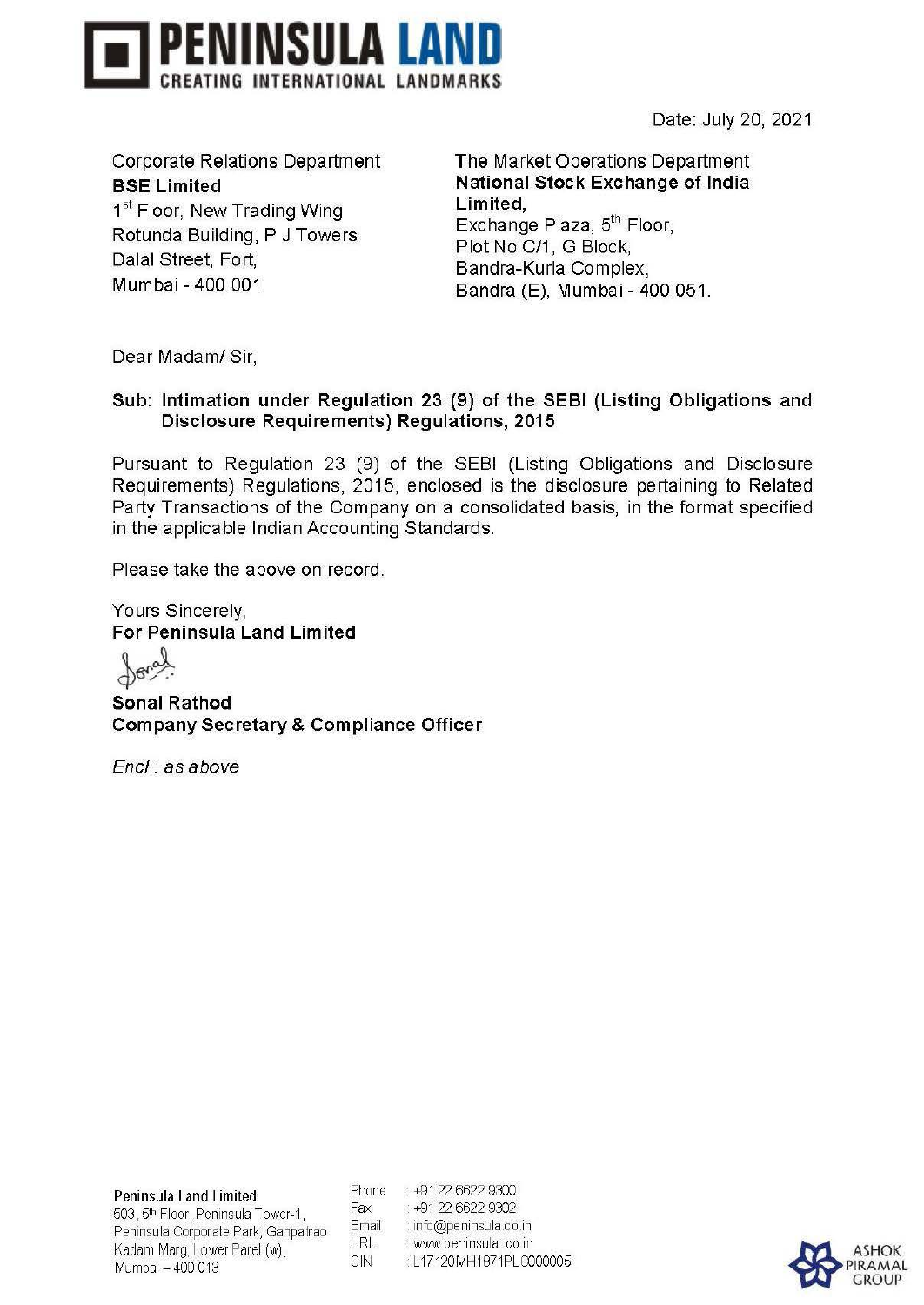### Peninsula Land Limited Related Party Disclosure (Consolidated) - Year ended March 31, 2021

## a Controlling Entity

(i) Ashok Piramal Group Real Estate Trust

### b Key Management Personnel

- 
- (i) Ms. Urvi A. Piramal Non Executive Chairperson<br>(ii) Mr. Rajeev A. Piramal Vice Chairman & Managi Mr. Rajeev A. Piramal - Vice Chairman & Managing Director
- (iii) Mr. Mahesh S. Gupta Director
- (iv) Mr. Nandan A. Piramal Wholetime Director
- (v) Mr. Sajit Suvarna Independent Director
- (vi) Mr. Deepak Summanwar Independent Director
- (vii) Mr. Rohit Modi Independent Director (upto 7th February 2020)
- (viii) Mr. Krupal Kanakia Independent Director (from 15th September 2020)
- (ix) Mr. Pankaj Kanodia Independent Director  $(x)$  Mr. Dinesh Jain - Chief Financial Officer
- 
- (xi) Mr. Rajashekar Reddy Company Secretary (upto 7th July 2020) (xii) Mr. Vidyadhar Apte - Company Secretary (upto 31st December 2020)
- (xiii) Ms. Sonal Rathod Company Secretary (from 12th February 2021)
- (xiv) Mr. Narendra Aneja Director of a subsidiary and Independent Director of a joint venture entity
- (xv) Mr. Bahram Vakil Director of subsidiary

## c Associates (including step down associates)

- (i) SEW Engineering (India) Private Limited (held for sale)
- (ii) RA Realty Ventures LLP
- (iii) JM Realty Management Private Limited (sold during the year)

## d Joint Ventures (including step down joint ventures)

- (i) Bridgeview Real Estate Development LLP<br>(ii) HEM Infrastructure and Property Develope
- (ii) HEM Infrastructure and Property Developers Private Limited<br>(iii) HEM Bhattad AOP
- HEM Bhattad AOP
- (iv) PenBrook Capital Advisors Private Limited (previously known Peninsula Brookfield Investment Managers Private Limited )
- (v) Peninsula Brookfield Trustee Private Limited
- (vi) Peninsula Brookfield Investment Managers LLP

#### e Entities where Key Management Personnel / their relatives exercise significant influence

- (i) Urvi Ashok Piramal Foundation
- (ii) Ashok Piramal Management Corporation Limited
- (iii) Freedom Registry Limited
- (iv) Morarjee Textiles Limited
- (v) Thundercloud Technologies (India) Private Limited
- (vi) Peninsula SA Realty Private Limited
- (vii) Peninsula Townships Development Private Limited
- (viii) PMP Auto Components Private Limited (ix) Peninsula Brookfield India Real Estate Fund

# f Co-venturers and Investing parties in JVs / Subsidiaries and Associates and their Relatives.

- (i) Javed Tapia
- (ii) Jayem Properties Private Limited
- (iii) Primary Debt Investments
- (iv) Gray Investments Private Limited
- (v) Clover Realty and Infrastructure Private Limited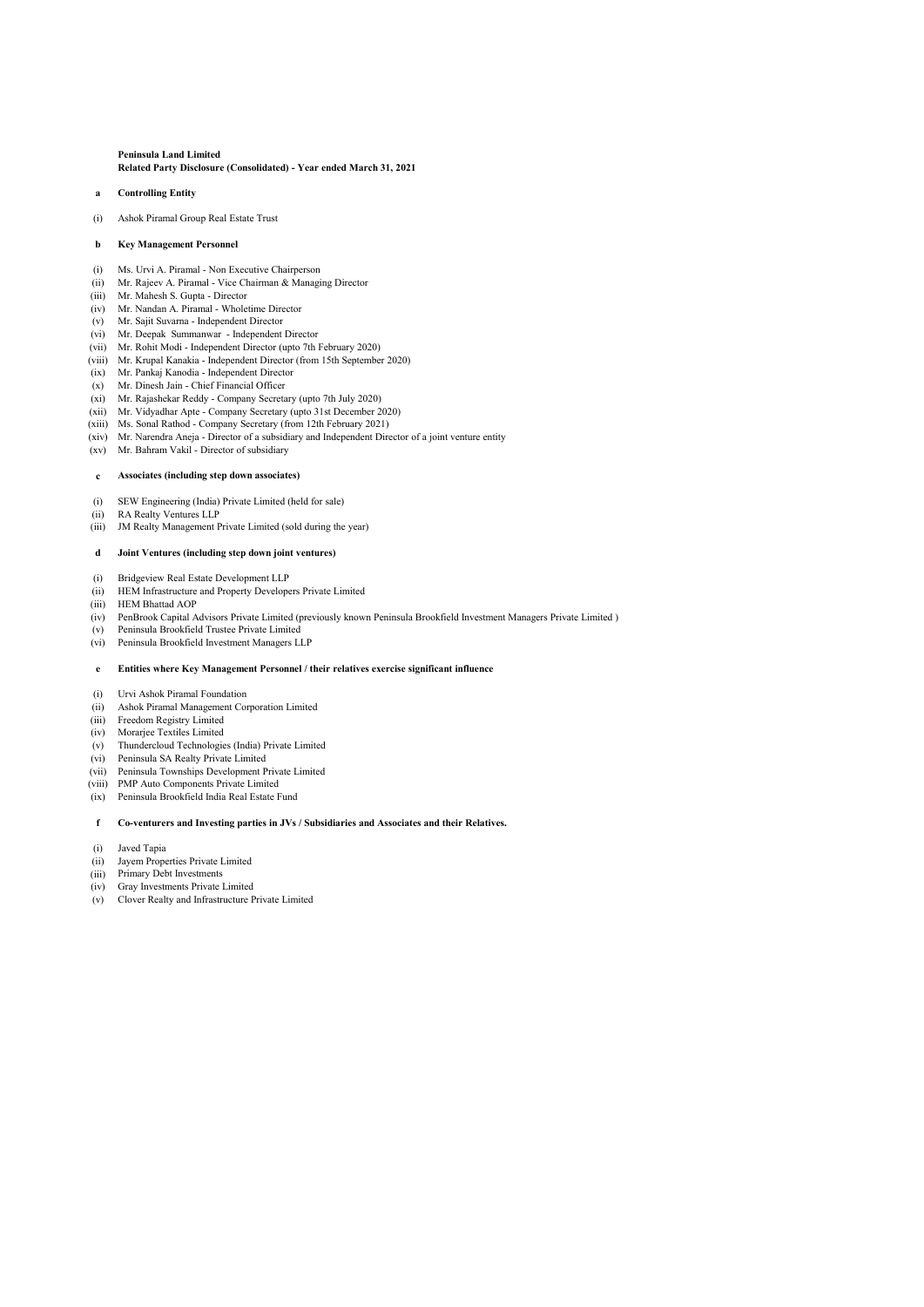#### Peninsula Land Limited Details of Related Party Transaction : Consolidated - Year ended March 31, 2021

|                         | <b>Names of Related Parties / Nature of</b><br>Transactions                                              | Period  | Rent<br>Income              | advance | <b>Asset Sale</b> | PMC<br>Fee<br>Income | Purch of<br>Goods /<br><b>Services</b> | Loans<br>given to | Loan<br>repaid by | Loans<br>taken from | Loans<br>repaid to       | Interest<br>income | Interest<br>expense | Exps to be<br>reimbursed<br>from | Exps to be<br>reimbursed<br>to | Equity | Investment in   Investment in<br>Debenture | Redemption<br>of Debenture<br>with<br>premium | Remuner<br>ation /<br>Sitting<br>Fees | Impairment<br>of dues |
|-------------------------|----------------------------------------------------------------------------------------------------------|---------|-----------------------------|---------|-------------------|----------------------|----------------------------------------|-------------------|-------------------|---------------------|--------------------------|--------------------|---------------------|----------------------------------|--------------------------------|--------|--------------------------------------------|-----------------------------------------------|---------------------------------------|-----------------------|
| $\mathbf{A}$            | <b>Controlling Entity</b>                                                                                |         |                             |         |                   |                      |                                        |                   |                   |                     |                          |                    |                     |                                  |                                |        |                                            |                                               |                                       |                       |
|                         | Ashok Piramal Group Real Estate Trust                                                                    | 2020-21 | ÷.                          | $\sim$  | $\sim$            |                      | $\sim$                                 | $\sim$            | $\sim$            | $\sim$              | $\sim$                   | $\sim$             | $\sim$              | ٠                                | $\sim$                         | $\sim$ | $\sim$                                     | ٠                                             |                                       | $\sim$                |
|                         |                                                                                                          | 2019-20 | $\sim$                      | $\sim$  | $\sim$            | $\sim$               | $\sim$                                 | $\sim$            | $\sim$            | $\sim$              | ÷.                       | $\sim$             | $\sim$              | $\sim$                           | $\sim$                         | $\sim$ | $\sim$                                     | ×.                                            | $\sim$                                | $\sim$                |
|                         |                                                                                                          |         |                             |         |                   |                      |                                        |                   |                   |                     |                          |                    |                     |                                  |                                |        |                                            |                                               |                                       |                       |
| B                       | <b>Associates</b>                                                                                        |         |                             |         |                   |                      |                                        |                   |                   |                     |                          |                    |                     |                                  |                                |        |                                            |                                               |                                       |                       |
|                         | SEW Engineering (India) Private Limited                                                                  | 2020-21 | $\sim$                      | $\sim$  | $\sim$            | $\sim$               | $\sim$                                 | $\sim$            | $\sim$            | $\sim$              | ×.                       | $\sim$             | $\sim$              | ×                                | $\sim$                         | $\sim$ | $\sim$                                     | $\sim$                                        | $\sim$                                | $\sim$                |
|                         |                                                                                                          | 2019-20 | $\sim$                      | $\sim$  | $\sim$            | ×.                   | 11                                     | $\sim$            | ÷.                | ÷.                  | $\sim$                   | ×.                 | $\sim$              | ×                                | $\sim$                         | ٠      | ÷.                                         | ×.                                            | ÷.                                    | $\sim$                |
| $2^{\circ}$             | RA Realty Ventures LLP                                                                                   | 2020-21 | $\sim$                      | $\sim$  | $\sim$            | $\sim$               | $\sim$                                 | $\sim$            | 1,509             | $\sim$              | $\sim$                   | 120                | $\sim$              | 29                               | $\sim$                         | $\sim$ | $\sim$                                     | $\sim$                                        | $\sim$                                | $\sim$                |
|                         |                                                                                                          | 2019-20 | $\sim$                      | $\sim$  | $\sim$            | $\sim$               | $\sim$                                 | $\sim$            | 11                | $\sim$              | $\sim$                   | 107                | $\sim$              | 76                               | -6                             | $\sim$ | $\sim$                                     | $\sim$                                        | $\sim$                                | 5,100                 |
| $\overline{\mathbf{3}}$ | JM Realty Management Private Limited                                                                     | 2020-21 | $\sim$                      | $\sim$  | $\sim$            | $\sim$               | $\sim$                                 | $\sim$            | $\sim$            | $\sim$              | ÷.                       | $\sim$             | $\sim$              | $\sim$                           | $\sim$                         | $\sim$ | $\sim$                                     | ×.                                            | $\sim$                                | $\sim$                |
|                         |                                                                                                          | 2019-20 | $\sim$                      | $\sim$  | $\sim$            | $\sim$               | $\sim$                                 | $\sim$            | $\sim$            | $\sim$              | $\sim$                   | $\sim$             | $\sim$              | $\sim$                           | $\sim$                         | $\sim$ | $\sim$                                     | $\sim$                                        | $\sim$                                | $-0$                  |
|                         |                                                                                                          |         |                             |         |                   |                      |                                        |                   |                   |                     |                          |                    |                     |                                  |                                |        |                                            |                                               |                                       |                       |
| $\mathbf{C}$            | Companies where KMP / relatives exercise<br>significant influence                                        |         |                             |         |                   |                      |                                        |                   |                   |                     |                          |                    |                     |                                  |                                |        |                                            |                                               |                                       |                       |
| -1                      | Ashok Piramal Management Corporation                                                                     | 2020-21 | $\sim$                      | $\sim$  | $\sim$            | ×                    |                                        | ٠                 | $\sim$            | $\sim$              | $\sim$                   | $\sim$             | $\sim$              | ٠                                | $\sim$                         | $\sim$ | $\sim$                                     | ٠                                             | $\sim$                                | $\sim$                |
|                         | Limited                                                                                                  | 2019-20 | $\sim$                      | $\sim$  | 27                | $\sim$               | 250                                    | $\sim$            | $\sim$            | $\sim$              | $\sim$                   | $\sim$             | $\sim$              | $\sim$                           | $\sim$                         | $\sim$ | $\sim$                                     | $\sim$                                        | $\sim$                                | $\sim$                |
| $\overline{2}$          | Freedom Registry Limited                                                                                 | 2020-21 | $\sim$                      | $\sim$  | $\sim$            | $\sim$               | 5                                      | $\sim$            | $\sim$            | $\sim$              | ×.                       | $\sim$             | $\sim$              | $\sim$                           | $\sim$                         | ×.     | $\sim$                                     | ×.                                            | $\sim$                                | $\sim$                |
|                         |                                                                                                          | 2019-20 | $\sim$                      | $\sim$  | $\sim$            | $\sim$               | $\boldsymbol{\Delta}$                  | $\sim$            | $\sim$            | $\sim$              | $\sim$                   | $\sim$             | $\sim$              | $\sim$                           | $\sim$                         | $\sim$ | $\sim$                                     | $\sim$                                        | $\sim$                                | $\sim$                |
| $\overline{\mathbf{3}}$ | Morarjee Textiles Limited                                                                                | 2020-21 | $\sim$                      | $\sim$  | $\sim$            | $\sim$               | ÷                                      | $\sim$            | $\sim$            | $\omega$            | ×.                       | $\sim$             | ×.                  | ×.                               | $\sim$                         | ÷.     | ×.                                         | ×.                                            | $\sim$                                | 175                   |
|                         |                                                                                                          | 2019-20 | 178                         | $\sim$  | $\sim$            | $\sim$               | $\sim$                                 | $\sim$            | $\sim$            | $\sim$              | $\sim$                   | $\sim$             | $\sim$              | 32                               | $\sim$                         | $\sim$ | $\sim$                                     | $\sim$                                        | $\sim$                                | $\sim$                |
| $\overline{4}$          | Thundercloud Technologies (India) Private                                                                | 2020-21 | $\sim$                      | $\sim$  | $\sim$            | $\sim$               | $\sim$                                 | $\sim$            | $\sim$            | $\sim$              | $\sim$                   | $\sim$             | $\sim$              | $\sim$                           | $\sim$                         | $\sim$ | $\sim$                                     | $\sim$                                        | $\sim$                                | $\sim$                |
|                         | Limited                                                                                                  | 2019-20 | $\sim$                      | $\sim$  | $\sim$            | $\sim$               | $\sim$                                 | A.                | $\sim$            | $\sim$              | $\sim$                   | $\sim$             | $\sim$              | $\mathbf{0}$                     |                                | $\sim$ | $\sim$                                     | $\sim$                                        | $\sim$                                | $\sim$                |
| 5                       | Peninsula SA Realty Private Limited                                                                      | 2020-21 | $\sim$                      | ÷.      | $\sim$            | ÷.                   | ×.                                     | $\mathbf{1}$      | $\omega$          | $\sim$              | $\overline{\phantom{a}}$ | $\sim$             | $\sim$              |                                  |                                | $\sim$ | ÷.                                         | ×.                                            | ×.                                    | $\sim$                |
|                         |                                                                                                          | 2019-20 | $\sim$                      | $\sim$  | $\sim$            | $\sim$               | $\sim$                                 | $\sim$            | $\sim$            | $\sim$              | $\sim$                   | $\sim$             | $\sim$              | $\overline{0}$                   | $\theta$                       | $\sim$ | $\sim$                                     | $\sim$                                        | $\sim$                                | $\sim$                |
| 6                       | Peninsula Townships Development Private                                                                  | 2020-21 | $\sim$                      | $\sim$  | $\sim$            | $\sim$               | $\sim$                                 | $\bf{0}$          | $\sim$            | $\sim$              | $\sim$                   | $\sim$             | $\sim$              | $\sim$                           | $\sim$                         | $\sim$ | $\sim$                                     | $\sim$                                        | $\sim$                                | $\sim$                |
|                         | Limited                                                                                                  | 2019-20 | $\sim$                      | $\sim$  | $\sim$            | $\sim$               | $\sim$                                 | $\sim$            | $\sim$            | $\sim$              | $\sim$                   | $\sim$             | $\sim$              | $\mathbf{0}$                     | $\Omega$                       | $\sim$ | $\sim$                                     | $\sim$                                        | $\sim$                                | $\sim$                |
| $7\phantom{.0}$         | Miranda Tools Private Limited                                                                            | 2020-21 | $\mathcal{L}_{\mathcal{A}}$ | $\sim$  | $\sim$            | $\sim$               | $\sim$                                 | $\sim$            | $\sim$            | $\sim$              | ×.                       | $\sim$             | $\sim$              | ٠                                | $\sim$                         | $\sim$ | $\sim$                                     | $\sim$                                        | $\sim$                                | 23                    |
|                         |                                                                                                          | 2019-20 | $\sim$                      | $\sim$  | $\sim$            | $\sim$               | ٠                                      | $\sim$            | $\sim$            | $\sim$              | $\sim$                   | $\sim$             | $\sim$              | $\sim$                           | $\sim$                         | $\sim$ | $\sim$                                     | $\sim$                                        | $\sim$                                | $\sim$                |
| 8                       | Peninsula Brookfield India Real Estate Fund                                                              | 2020-21 | $\sim$                      | $\sim$  | $\sim$            | $\sim$               | $\sim$                                 | $\sim$            | $\sim$            | $\sim$              | $\sim$                   | $\sim$             | $\sim$              | $\sim$                           | $\sim$                         | $\sim$ | $\sim$                                     | $\sim$                                        | $\sim$                                | $\sim$                |
|                         |                                                                                                          | 2019-20 | $\sim$                      | $\sim$  | $\sim$            | $\sim$               | $\overline{2}$                         | $\sim$            | $\sim$            | $\sim$              | $\sim$                   | $\sim$             | $\sim$              | $\sim$                           | $\sim$                         | $\sim$ | $\sim$                                     | $\sim$                                        | $\sim$                                | $\sim$                |
|                         |                                                                                                          |         |                             |         |                   |                      |                                        |                   |                   |                     |                          |                    |                     |                                  |                                |        |                                            |                                               |                                       |                       |
| D                       | <b>Joint Venture</b>                                                                                     |         |                             |         |                   |                      |                                        |                   |                   |                     |                          |                    |                     |                                  |                                |        |                                            |                                               |                                       |                       |
| -1                      | Bridgeview Real Estate Development LLP                                                                   | 2020-21 | $\sim$                      | $\sim$  | $\sim$            | $\sim$               | $\sim$                                 | $\sim$            | 500               | $\sim$              | $\sim$                   | $\sim$             | $\sim$              | 69                               | $\boldsymbol{A}$               | $\sim$ | $\sim$                                     | $\sim$                                        | $\sim$                                | $\sim$                |
|                         |                                                                                                          | 2019-20 | $\sim$                      | $\sim$  | $\sim$            | $\sim$               | $\sim$                                 | 80                | 80                | $\sim$              | $\sim$                   | $\sim$             | $\sim$              | 99                               | 8                              | $\sim$ | $\sim$                                     | $\sim$                                        | $\sim$                                | 1,968                 |
| E                       | <b>Step Down Joint Ventures</b>                                                                          |         |                             |         |                   |                      |                                        |                   |                   |                     |                          |                    |                     |                                  |                                |        |                                            |                                               |                                       |                       |
| -1                      | Hem Infrastructure and Property Developers                                                               | 2020-21 | $\sim$                      | $\sim$  | $\sim$            | $\sim$               | $\sim$                                 | $\sim$            | $\sim$            | $\sim$              | ×.                       | $\sim$             | $\sim$              | $\bf{0}$                         | $\mathbf{0}$                   | $\sim$ | $\sim$                                     | $\sim$                                        | $\sim$                                | $\sim$                |
|                         | Private Limited                                                                                          | 2019-20 | $\sim$                      | $\sim$  | $\sim$            | $\sim$               | $\sim$                                 | $\sim$            | $\sim$            | $\sim$              | $\sim$                   | $\sim$             | $\sim$              | $\overline{0}$                   | $\Omega$                       | $\sim$ | $\sim$                                     | $\sim$                                        | $\sim$                                | $\theta$              |
| $\overline{2}$          | <b>HEM Bhattad AOP</b>                                                                                   | 2020-21 | $\sim$                      | $\sim$  | $\sim$            | $\sim$               | $\sim$                                 | $\sim$            | $\sim$            | 1,468               | 592                      | $\sim$             | 88                  | ٠                                | $\sim$                         | $\sim$ | $\sim$                                     | $\sim$                                        | $\sim$                                | $\sim$                |
|                         |                                                                                                          | 2019-20 | $\sim$                      | $\sim$  | $\sim$            | $\sim$               | 539                                    | $\sim$            | $\sim$            | $\sim$              | $\sim$                   | $\sim$             | $\sim$              | $\sim$                           | $\sim$                         | $\sim$ | $\sim$                                     | $\sim$                                        | $\sim$                                | $\sim$                |
| $\overline{\mathbf{3}}$ | PenBrook Capital Advisors Private Limited                                                                | 2020-21 | $\mathcal{L}_{\mathcal{A}}$ | $\sim$  | $\sim$            | $\sim$               | $\sim$                                 | $\omega$          | $\sim$            | ÷                   | ×.                       | ÷.                 | $\sim$              | $\bf{0}$                         | $\sim$                         | $\sim$ | ×.                                         | ×.                                            | $\sim$                                | $\sim$                |
|                         |                                                                                                          | 2019-20 | $\sim$                      | $\sim$  | $\sim$            | $\sim$               | $\sim$                                 | $\sim$            | $\sim$            | $\sim$              | $\sim$                   | $\sim$             | $\sim$              | $\mathbf{0}$                     | $\sim$                         | $\sim$ | $\sim$                                     | $\sim$                                        | $\sim$                                | $\sim$                |
|                         |                                                                                                          |         |                             |         |                   |                      |                                        |                   |                   |                     |                          |                    |                     |                                  |                                |        |                                            |                                               |                                       |                       |
| F                       | <b>Enterprises where Key Management</b><br>Personnel / their relatives exercise<br>significant influence |         |                             |         |                   |                      |                                        |                   |                   |                     |                          |                    |                     |                                  |                                |        |                                            |                                               |                                       |                       |
|                         | Urvi Ashok Piramal Foundation                                                                            | 2020-21 | $\sim$                      | $\sim$  | $\sim$            | $\sim$               | $\sim$                                 | $\sim$            | $\sim$            | $\sim$              | $\sim$                   | $\sim$             | $\sim$              | $\sim$                           | $\sim$                         | $\sim$ | $\sim$                                     | $\sim$                                        | $\sim$                                | $\sim$                |
|                         |                                                                                                          | 2019-20 | $\sim$                      | $\sim$  | $\sim$            | $\sim$               |                                        | $\sim$            | $\sim$            | $\sim$              | $\sim$                   | $\sim$             | $\sim$              | $\sim$                           | $\sim$                         | $\sim$ | $\sim$                                     | $\sim$                                        | $\sim$                                | $\sim$                |
| 2                       | Westgate Real Estate Developers LLP                                                                      | 2020-21 | $\sim$                      | ÷.      | $\sim$            | $\sim$               | $\sim$                                 | $\mathbf{0}$      | $\bf{0}$          | $\sim$              | $\sim$                   | ×.                 | $\sim$              | $\sim$                           | $\sim$                         | $\sim$ | $\sim$                                     | $\overline{\phantom{a}}$                      | $\sim$                                | $\sim$                |
|                         |                                                                                                          | 2019-20 | $\sim$                      | $\sim$  | $\sim$            | $\sim$               | $\sim$                                 | in 1999.          | a.                | $\sim$              | $\sim$                   | $\sim$             | in 1919.            | $\sim$                           | a.                             | $\sim$ | $\sim$                                     | $\sim$                                        | $\sim$                                | $\sim$                |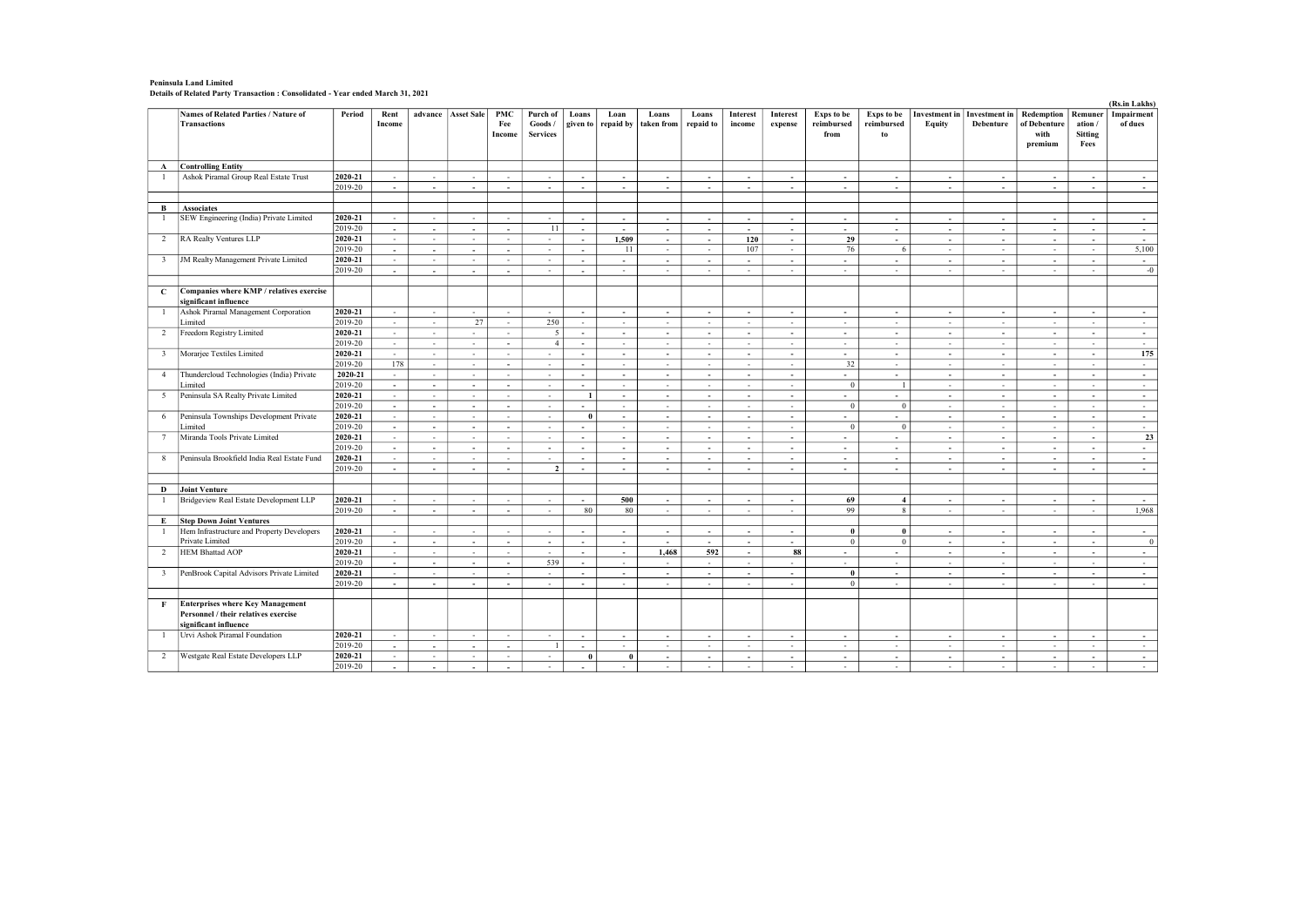#### Peninsula Land Limited Details of Related Party Transaction : Consolidated - Year ended March 31, 2021

|                         | Names of Related Parties / Nature of<br>Transactions | Period             | Rent<br>Income | advance                     | <b>Asset Sale</b> | <b>PMC</b><br>Fee<br>Income | Purch of<br>Goods /<br><b>Services</b> | Loans  | Loan<br>given to   repaid by | Loans<br>taken from | Loans<br>repaid to | Interest<br>income | Interest<br>expense | Exps to be<br>reimbursed<br>from | Exps to be<br>reimbursed<br>to | Equity | Investment in   Investment in<br>Debenture | Redemption<br>of Debenture<br>with<br>premium | Remuner<br>ation /<br><b>Sitting</b><br>Fees | (IS.III Larus<br>Impairment<br>of dues |
|-------------------------|------------------------------------------------------|--------------------|----------------|-----------------------------|-------------------|-----------------------------|----------------------------------------|--------|------------------------------|---------------------|--------------------|--------------------|---------------------|----------------------------------|--------------------------------|--------|--------------------------------------------|-----------------------------------------------|----------------------------------------------|----------------------------------------|
| G                       | <b>Key Management Personnel</b>                      |                    |                |                             |                   |                             |                                        |        |                              |                     |                    |                    |                     |                                  |                                |        |                                            |                                               |                                              |                                        |
|                         | Mr. Rajeev A. Piramal                                | 2020-21            | $\sim$         | $\sim$                      | $\sim$            | $\sim$                      | $\sim$                                 | $\sim$ | $\sim$                       | $\sim$              | $\sim$             | $\sim$             | $\sim$              | $\sim$                           | $\sim$                         | $\sim$ | $\sim$                                     | $\sim$                                        | 68                                           | $\sim$                                 |
|                         |                                                      | 2019-20            | $\sim$         | $\sim$                      | . п.              | ٠                           | $\sim$                                 | $\sim$ | $\sim$                       | $\sim$              | $\sim$             | $\sim$             | $\sim$              | $\overline{a}$                   | $\sim$                         | $\sim$ | $\sim$                                     | $\sim$                                        | 121                                          | $\sim$                                 |
| $\overline{2}$          | Mr. Nandan A. Piramal                                | 2020-21            | $\sim$         | $\sim$                      | $\sim$            | $\sim$                      | $\sim$                                 | $\sim$ | $\sim$                       | $\sim$              | $\sim$             | $\sim$             | $\sim$              | $\sim$                           | $\sim$                         | $\sim$ | $\sim$                                     | $\sim$                                        | 57                                           | $\sim$                                 |
|                         |                                                      | 2019-20            | $\sim$         | $\sim$                      | $\sim$            | $\sim$                      | $\sim$                                 | $\sim$ | $\sim$                       | $\sim$              | $\sim$             | $\sim$             | $\sim$              | $\sim$                           | $\sim$                         | $\sim$ | $\sim$                                     | $\sim$                                        | 114                                          | $\sim$                                 |
| $\overline{\mathbf{3}}$ | Mr. Deepak H Summanwar                               | 2020-21            | $\sim$         | $\sim$                      | $\sim$            | $\sim$                      | $\sim$                                 | $\sim$ | $\sim$                       | $\sim$              | $\sim$             | $\sim$             | $\sim$              | $\sim$                           | $\sim$                         | $\sim$ | $\sim$                                     | $\sim$                                        | $7\phantom{.0}$                              | $\sim$                                 |
|                         |                                                      | 2019-20            | $\sim$         | $\sim$                      | $\sim$            | $\sim$                      | $\sim$                                 | $\sim$ | $\sim$                       | $\sim$              | $\sim$             | $\sim$             | $\sim$              | $\sim$                           | $\sim$                         | $\sim$ | $\sim$                                     | $\sim$                                        | $\overline{4}$                               | $\sim$                                 |
| $\overline{4}$          | Mr. Mahesh S. Gupta                                  | 2020-21            | $\sim$         | $\sim$                      | $\sim$            | $\sim$                      | $\sim$                                 | $\sim$ | $\sim$                       | $\sim$              | ×.                 | $\sim$             | $\sim$              | $\sim$                           | $\sim$                         | $\sim$ | $\sim$                                     | $\sim$                                        | $\overline{4}$                               | $\sim$                                 |
|                         |                                                      | 2019-20            | $\sim$         | $\sim$                      | $\sim$            | $\sim$                      | $\sim$                                 | $\sim$ | $\sim$                       | $\sim$              | $\sim$             | $\sim$             | $\sim$              | $\sim$                           | $\sim$                         | $\sim$ | $\sim$                                     | $\sim$                                        | 423                                          | $\sim$                                 |
| 5 <sup>5</sup>          | Ms. Urvi A. Piramal                                  | 2020-21            | $\sim$         | $\sim$                      | $\sim$            | $\sim$                      | $\sim$                                 | $\sim$ | $\sim$                       | $\sim$              | $\sim$             | $\sim$             | $\sim$              | $\sim$                           | $\sim$                         | $\sim$ | $\sim$                                     | $\sim$                                        | 5                                            | $\sim$                                 |
|                         |                                                      | 2019-20            | $\sim$         | $\sim$                      | $\sim$            | $\sim$                      | $\sim$                                 | $\sim$ | $\sim$                       | $\sim$              | $\sim$             | $\sim$             | $\sim$              | $\sim$                           | $\sim$                         | $\sim$ | $\sim$                                     | $\sim$                                        | $\overline{2}$                               | $\sim$                                 |
| 6                       | Mr. Krupal Kanakia                                   | 2020-21            | $\sim$         | $\sim$                      | $\sim$            | $\sim$                      | $\sim$                                 | $\sim$ | $\sim$                       | $\sim$              | $\sim$             | $\sim$             | $\sim$              | $\sim$                           | $\sim$                         | $\sim$ | $\sim$                                     | $\sim$                                        | $\mathbf{3}$                                 | $\sim$                                 |
|                         |                                                      | 2019-20            | $\sim$         | $\sim$                      | $\sim$            | $\sim$                      | $\overline{a}$                         | $\sim$ | $\sim$                       | $\sim$              | $\sim$             | $\sim$             | $\sim$              | $\sim$                           | $\sim$                         | $\sim$ | $\sim$                                     | $\sim$                                        | $\sim$                                       | $\sim$                                 |
| $7\phantom{.0}$         | Mr Sajit Raghava Suvarna                             | 2020-21            | $\sim$         | $\sim$                      | $\sim$            | $\sim$                      | $\sim$                                 | $\sim$ | $\sim$                       | $\sim$              | $\sim$             | $\sim$             | $\sim$              | $\sim$                           | $\sim$                         | $\sim$ | $\sim$                                     | $\sim$                                        | 5 <sup>1</sup>                               | $\sim$                                 |
|                         |                                                      | 2019-20            | $\sim$         | $\sim$                      | . п.              | $\sim$                      | $\overline{a}$                         | $\sim$ | $\sim$                       | $\sim$              | $\sim$             | $\sim$             | $\sim$              | $\sim$                           | $\sim$                         | $\sim$ | $\sim$                                     | $\sim$                                        | 2                                            | $\sim$                                 |
| 8                       | Mr. Rohit Modi                                       | 2020-21            | $\sim$         | $\sim$                      | $\sim$            | $\sim$                      | $\sim$                                 | $\sim$ | $\sim$                       | $\sim$              | $\sim$             | $\sim$             | $\sim$              | $\sim$                           | $\sim$                         | $\sim$ | $\sim$                                     | $\sim$                                        | $\sim$                                       | $\sim$                                 |
|                         |                                                      | 2019-20            | $\sim$         | $\sim$                      | $\sim$            | ÷.                          | $\sim$                                 | $\sim$ | $\sim$                       | $\sim$              | $\sim$             | $\sim$             | $\sim$              | $\sim$                           | $\sim$                         | $\sim$ | $\sim$                                     | $\sim$                                        | $\mathbf{1}$                                 | $\sim$                                 |
| 9                       | Mr. Pankaj Kanodia                                   | 2020-21            | $\sim$         | $\sim$                      | $\sim$            | $\sim$                      | $\sim$                                 | $\sim$ | $\sim$                       | $\sim$              | $\sim$             | $\sim$             | $\sim$              | $\sim$                           | $\sim$                         | $\sim$ | $\sim$                                     | ٠                                             | 6                                            | $\sim$                                 |
|                         |                                                      | 2019-20            | $\sim$         | $\sim$                      | $\sim$            | ٠                           | $\sim$                                 | $\sim$ | $\sim$                       | $\sim$              | $\sim$             | $\sim$             | $\sim$              | $\sim$                           | $\sim$                         | $\sim$ | $\sim$                                     | $\sim$                                        | $\overline{3}$                               | $\sim$                                 |
| 10                      | Mr. Vidyadhar Apte                                   | 2020-21            | $\sim$         | $\sim$                      | $\sim$            | $\sim$                      | $\overline{\phantom{a}}$               | $\sim$ | $\sim$                       | $\sim$              | $\sim$             | $\sim$             | $\sim$              | $\sim$                           | $\sim$                         | $\sim$ | $\sim$                                     | $\sim$                                        | 17                                           | $\sim$                                 |
|                         |                                                      | 2019-20            | a.             | ×.                          | $\sim$            | ×.                          | ÷.                                     | $\sim$ | ×.                           | ٠                   | ×.                 | ×.                 |                     |                                  |                                | $\sim$ | $\sim$                                     | $\sim$                                        | $\sim$                                       | $\sim$                                 |
|                         |                                                      |                    |                |                             |                   |                             |                                        |        |                              |                     |                    |                    |                     |                                  |                                |        |                                            |                                               |                                              |                                        |
| 11                      | Mr.Rajashekar Reddy                                  | 2020-21            | $\sim$         | $\mathcal{L}_{\mathcal{A}}$ | $\sim$            | ٠                           | $\overline{\phantom{a}}$               | $\sim$ | ٠                            | $\sim$              | ٠                  | $\sim$             | $\sim$              | $\sim$                           | $\sim$                         | $\sim$ | $\sim$                                     | ٠                                             | 30                                           | $\sim$                                 |
|                         |                                                      | 2019-20            | $\sim$         | $\sim$                      | $\sim$            | $\sim$                      | $\sim$                                 | $\sim$ | $\sim$                       | $\sim$              | $\sim$             | ×                  | $\sim$              | $\sim$                           | $\sim$                         | $\sim$ | $\sim$                                     | $\sim$                                        | 59                                           | $\sim$                                 |
| 12                      | Mr.Dinesh Jain                                       | 2020-21            | $\sim$         | $\sim$                      | $\sim$            | ÷.                          | $\sim$                                 | $\sim$ | $\sim$                       | $\sim$              | $\sim$             | $\sim$             | $\sim$              | $\sim$                           | $\sim$                         | $\sim$ | $\sim$                                     | $\sim$                                        | 112                                          | $\sim$                                 |
|                         |                                                      | 2019-20            | $\sim$         | $\sim$                      | $\sim$            | $\sim$                      | $\sim$                                 | $\sim$ | $\sim$                       | $\sim$              | $\sim$             | $\sim$             | $\sim$              | $\sim$                           | $\sim$                         | $\sim$ | $\sim$                                     | $\sim$                                        | 132                                          | $\sim$                                 |
| 13                      | Mr. Narendra Aneja                                   | 2020-21            | $\sim$         | $\sim$                      | $\sim$            | $\sim$                      | $\sim$                                 | $\sim$ | $\sim$                       | $\sim$              | $\sim$             | $\sim$             | $\sim$              | $\sim$                           | $\sim$                         | $\sim$ | $\sim$                                     | $\sim$                                        | $\bf{0}$                                     | $\sim$                                 |
|                         |                                                      | 2019-20            | $\sim$         | $\sim$                      | $\sim$            | $\sim$                      | $\sim$                                 | $\sim$ | $\sim$                       | $\sim$              | $\sim$             | $\sim$             | $\sim$              | $\overline{a}$                   | $\sim$                         | $\sim$ | $\sim$                                     | $\sim$                                        |                                              | $\sim$                                 |
| 14                      | Mr. Bahram Vakil                                     | 2020-21<br>2019-20 | $\sim$         | $\sim$                      | $\sim$            | $\sim$                      | $\sim$                                 | $\sim$ | $\sim$                       | $\sim$              | $\sim$             | $\sim$             | $\sim$              | $\sim$                           | $\sim$                         | $\sim$ | $\sim$                                     | $\sim$                                        | $\bf{0}$                                     | $\sim$                                 |
|                         |                                                      |                    | $\sim$         | $\sim$                      | $\sim$            | $\sim$                      | $\sim$                                 | $\sim$ | $\sim$                       | $\sim$              | $\sim$             | $\sim$             | $\sim$              | $\sim$                           | $\sim$                         | $\sim$ | $\sim$                                     | a.                                            |                                              | $\sim$                                 |
| Н                       | Co-venturers and investing parties in JVs /          |                    |                |                             |                   |                             |                                        |        |                              |                     |                    |                    |                     |                                  |                                |        |                                            |                                               |                                              |                                        |
|                         | Susidiaries and Associates and their<br>relatives    |                    |                |                             |                   |                             |                                        |        |                              |                     |                    |                    |                     |                                  |                                |        |                                            |                                               |                                              |                                        |
|                         | Jayem Properties Private Limited                     | 2020-21            | $\sim$         | $\sim$                      | $\sim$            | $\sim$                      | $\overline{\phantom{a}}$               | $\sim$ | $\sim$                       | $\sim$              | $\sim$             | $\sim$             | $\sim$              | $\sim$                           | $\sim$                         | $\sim$ | $\sim$                                     | $\sim$                                        | $\sim$                                       | $\sim$                                 |
|                         |                                                      | 2019-20            | $\sim$         | $\sim$                      | $\sim$            | $\sim$                      | $\sim$                                 | $\sim$ | $\sim$                       | $\sim$              | $\overline{2}$     | $\sim$             | $\sim$              | $\sim$                           | $\sim$                         | $\sim$ | $\sim$                                     | $\sim$                                        | $\sim$                                       | $\sim$                                 |
| $\overline{2}$          | Javed Tapia                                          | 2020-21            | $\sim$         | $\sim$                      | $\sim$            | $\sim$                      | $\sim$                                 | $\sim$ | $\sim$                       | $\sim$              | 20                 | $\sim$             | $\sim$              | $\sim$                           | $\sim$                         | $\sim$ | $\sim$                                     | $\sim$                                        | $\sim$                                       | $\sim$                                 |
|                         |                                                      | 2019-20            | $\sim$         | $\sim$                      | $\sim$            | . п.                        | $\sim$                                 | $\sim$ | $\sim$                       | $\sim$              | 207                | $\sim$             | $\sim$              | $\sim$                           | $\sim$                         | $\sim$ | $\sim$                                     | $\sim$                                        | $\sim$                                       | $\sim$                                 |
| $\overline{\mathbf{3}}$ | Clover Holding & Investment Pvt. Ltd.                | 2020-21            | $\sim$         | $\sim$                      | $\sim$            | $\sim$                      | $\sim$                                 | $\sim$ | $\sim$                       | $\sim$              | $\sim$             | $\sim$             | $\sim$              | $\sim$                           | $\sim$                         | $\sim$ | $\sim$                                     | 131                                           | $\sim$                                       | $\sim$                                 |
|                         |                                                      | 2019-20            | $\sim$         | $\sim$                      | $\sim$            | $\sim$                      | $\sim$                                 | $\sim$ | $\sim$                       | $\sim$              | $\sim$             | $\sim$             | $\sim$              | $\sim$                           | $\sim$                         | $\sim$ | $\sim$                                     | 224                                           | $\sim$                                       | $\sim$                                 |
| 4                       | Primary Debt Investments                             | 2020-21            | $\sim$         | $\sim$                      | $\sim$            | $\sim$                      | $\sim$                                 | $\sim$ | $\sim$                       | $\sim$              | $\sim$             | $\sim$             | $\sim$              | $\sim$                           | $\sim$                         | $\sim$ | $\sim$                                     | $\sim$                                        | $\sim$                                       | $\sim$                                 |
|                         |                                                      | 2019-20            | $\sim$         | $\sim$                      | $\sim$            | $\sim$                      | $\sim$                                 | $\sim$ | $\sim$                       | $\sim$              | $\sim$             | $\sim$             | 2,941               | $\sim$                           | $\sim$                         | $\sim$ | $\sim$                                     | $\sim$                                        | $\sim$                                       | $\sim$                                 |
| 5 <sup>5</sup>          | Gray Investments Private Limted                      | 2020-21            | $\sim$         | $\sim$                      | $\sim$            | $\sim$                      | $\sim$                                 | $\sim$ | $\sim$                       | $\sim$              | $\sim$             | $\sim$             | $\sim$              | $\sim$                           | $\sim$                         | $\sim$ | $\sim$                                     | $\sim$                                        | $\sim$                                       | $\sim$                                 |
|                         |                                                      | 2019-20            | $\sim$         | ×.                          | a.                | ×.                          | . —                                    | a.     | a.                           | $\sim$              | a.                 | $\sim$             | 12                  | in 1919.                         | $\sim$                         | a.     | a.                                         | a.                                            | a.                                           | $\sim$                                 |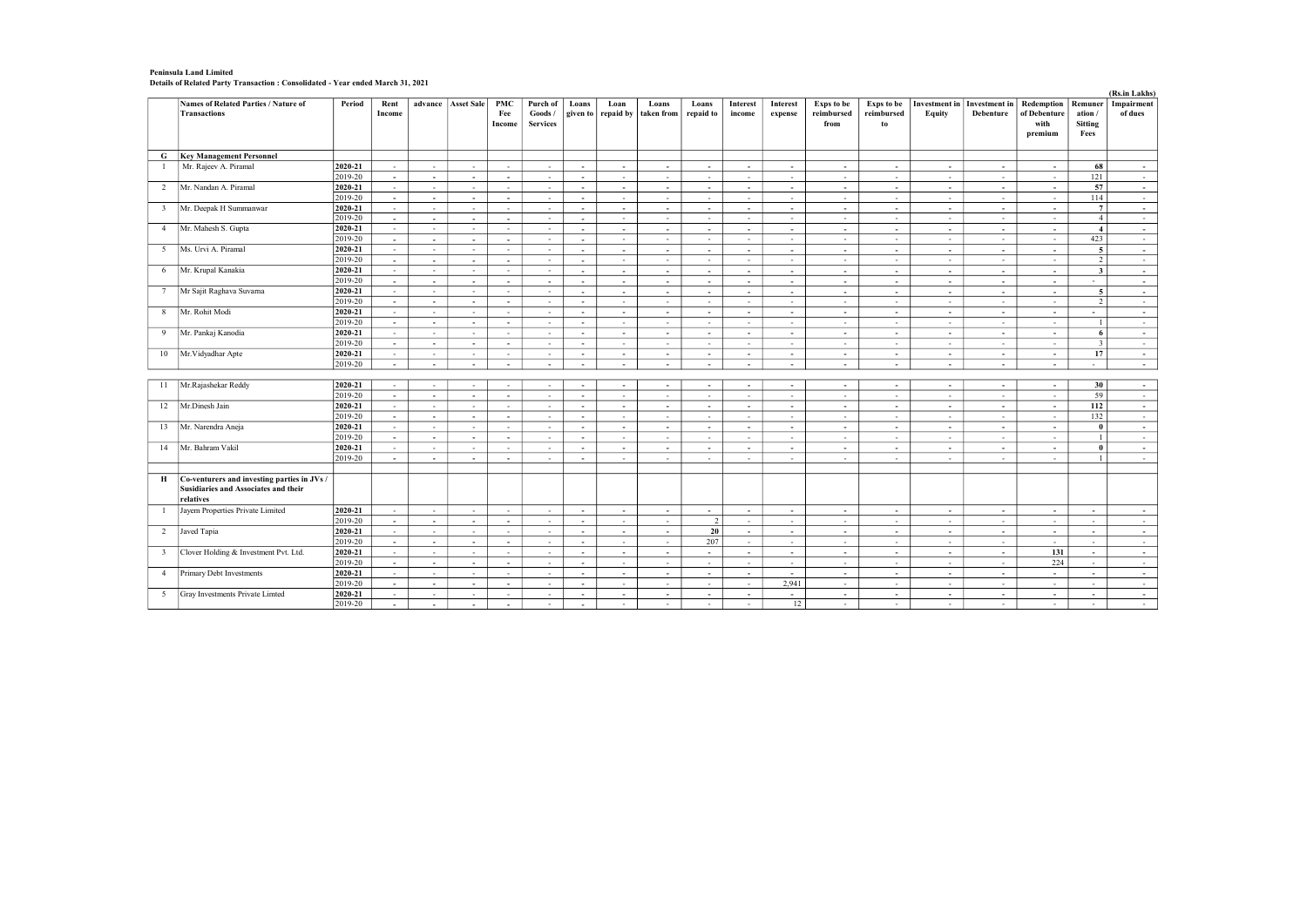## Peninsula Land Limited Details of Related Party Transactions Consolidated - Outstanding Balances Year ended March 31, 2021

|                 |                                                                                              |                    |                                                      |                  | <b>AMOUNT PAYABLE TOWARDS</b>      |                                    | (ІЛУЛІІ ІЛЯКІІУ)<br><b>AMOUNT RECEIVABLE TOWARDS</b> |                                                      |                                         |                                            |                                 |                                                      |
|-----------------|----------------------------------------------------------------------------------------------|--------------------|------------------------------------------------------|------------------|------------------------------------|------------------------------------|------------------------------------------------------|------------------------------------------------------|-----------------------------------------|--------------------------------------------|---------------------------------|------------------------------------------------------|
|                 | Name of related parties                                                                      | As at              | Purch of<br>Goods<br><b>Services</b><br>from         | Remunerati<br>on | <b>Exps to be</b><br>reimbursed to | Loans<br>taken (incl.<br>interest) | Debentures &<br>interest<br>thereon                  | <b>Advances for</b><br>property                      | <b>Exps to be</b><br>reimbursed<br>from | Sales of<br>Goods /<br><b>Services</b>     | Loans given<br>(incl. interest) | Debentures &<br>interest<br>thereon                  |
|                 |                                                                                              |                    |                                                      |                  |                                    |                                    |                                                      |                                                      |                                         |                                            |                                 |                                                      |
| $\mathbf{A}$    | <b>Controlling Entity</b>                                                                    |                    |                                                      |                  |                                    |                                    |                                                      |                                                      |                                         |                                            |                                 |                                                      |
| $\mathbf{1}$    | Ashok Piramal Group Real Estate Trust                                                        | 2020-21<br>2019-20 | $\blacksquare$<br>$\overline{\phantom{a}}$           |                  | $\overline{\phantom{a}}$<br>$\sim$ | $\sim$<br>$\blacksquare$           | $\blacksquare$<br>$\overline{a}$                     | $\overline{\phantom{a}}$<br>$\overline{\phantom{a}}$ | $\sim$<br>$\overline{\phantom{a}}$      | $\blacksquare$<br>$\sim$                   | $\sim$<br>$\sim$                | $\overline{\phantom{a}}$<br>$\overline{\phantom{a}}$ |
| B               |                                                                                              |                    |                                                      |                  |                                    |                                    |                                                      |                                                      |                                         |                                            |                                 |                                                      |
|                 | <b>Associates</b>                                                                            | 2020-21            | $\overline{a}$                                       |                  |                                    | $\sim$                             | $\sim$                                               | $\overline{a}$                                       | 331                                     | $\sim$                                     | 4,956                           | $\sim$                                               |
| $\mathbf{1}$    | RA Realty Ventures LLP                                                                       | 2019-20            | $\blacksquare$                                       |                  | $\overline{\phantom{a}}$<br>$\sim$ |                                    | $\blacksquare$                                       | $\sim$                                               | 302                                     | $\sim$                                     |                                 | $\sim$                                               |
|                 |                                                                                              |                    | $\bf{0}$                                             |                  | $\sim$                             | $\overline{\phantom{a}}$           | $\sim$                                               |                                                      | $\sim$                                  | $\sim$                                     | 6,345<br>$\sim$                 | $\sim$                                               |
| $\overline{2}$  | SEW Engineering (India) Private Limited                                                      | 2020-21<br>2019-20 | $\overline{0}$                                       |                  | $\sim$                             | $\sim$<br>$\sim$                   | $\sim$                                               | 8<br>8                                               | $\sim$                                  | $\sim$                                     | $\sim$                          | $\sim$                                               |
| $\mathbf C$     | Companies where Key Management Personnel /<br>their relatives exercise significant influence |                    |                                                      |                  |                                    |                                    |                                                      |                                                      |                                         |                                            |                                 |                                                      |
|                 |                                                                                              | 2020-21            | 24                                                   |                  | $\sim$                             | $\sim$                             | $\sim$                                               | $\overline{a}$                                       | $\sim$                                  | 27                                         | $\sim$                          | $\sim$                                               |
| $\mathbf{1}$    | Ashok Piramal Management Corporation Ltd                                                     | 2019-20            | $\overline{32}$                                      |                  | $\sim$                             | $\sim$                             | $\sim$                                               | $\sim$                                               | $\sim$                                  | 27                                         | $\sim$                          | $\sim$                                               |
| $\overline{2}$  | Freedom Registry Limited                                                                     | 2020-21            | $\overline{2}$                                       |                  | $\sim$                             | $\overline{\phantom{a}}$           | $\overline{\phantom{a}}$                             | $\sim$                                               | $\sim$                                  | $\sim$                                     | $\sim$                          | $\sim$                                               |
|                 |                                                                                              | 2019-20            | $\overline{1}$                                       |                  | $\sim$                             | $\overline{\phantom{a}}$           | $\sim$                                               | $\sim$                                               | $\sim$                                  | $\overline{\phantom{a}}$                   | $\sim$                          | $\sim$                                               |
| $\mathbf{3}$    | Morarjee Textiles Limited                                                                    | 2020-21            | $\overline{\phantom{a}}$                             |                  | $\sim$                             | $\overline{\phantom{a}}$           | $\overline{\phantom{a}}$                             | $\sim$                                               | 27                                      | 147                                        | $\sim$                          | $\sim$                                               |
|                 |                                                                                              | 2019-20            | $\blacksquare$                                       |                  | $\sim$                             | $\sim$                             | $\blacksquare$                                       | $\sim$                                               | 202                                     | 147                                        | $\mathcal{L}_{\mathcal{A}}$     | $\sim$                                               |
| $\overline{4}$  | Peninsula SA Realty Private Limited                                                          | 2020-21            | $\overline{\phantom{a}}$                             |                  | $\overline{\phantom{a}}$           | $\overline{\phantom{a}}$           | $\sim$                                               | $\overline{\phantom{a}}$                             | $\sim$                                  | $\overline{\phantom{a}}$                   | $\overline{2}$                  | $\sim$                                               |
|                 |                                                                                              | 2019-20            | $\overline{\phantom{a}}$                             |                  | $\sim$                             | $\overline{\phantom{a}}$           | $\sim$                                               | $\sim$                                               | $\sim$                                  | $\sim$                                     | $\mathbf{1}$                    | $\sim$                                               |
| 5               | Peninsula Townships Development Private Limited                                              | 2020-21            | $\overline{\phantom{a}}$                             |                  | $\sim$                             | $\overline{\phantom{a}}$           | $\overline{\phantom{a}}$                             | $\overline{\phantom{a}}$                             | $\overline{\phantom{a}}$                | $\overline{\phantom{a}}$                   | $\mathbf{1}$                    | $\sim$                                               |
|                 |                                                                                              | 2019-20            | $\overline{\phantom{a}}$                             |                  | $\overline{\phantom{a}}$           | $\overline{\phantom{a}}$           | $\sim$                                               | $\sim$                                               | $\sim$                                  | $\sim$                                     | $\mathbf{1}$                    | $\sim$                                               |
| 6               | Ashok Piramal Mega City Development Private                                                  | 2020-21            | $\blacksquare$                                       |                  | $\sim$                             | $\overline{\phantom{a}}$           | $\blacksquare$                                       | $\sim$                                               | $\overline{\phantom{a}}$                | $\overline{\phantom{a}}$                   | $\mathbf{1}$                    | $\sim$                                               |
|                 | Limited                                                                                      | 2019-20            | $\overline{\phantom{a}}$                             |                  | $\sim$                             | $\sim$                             | $\sim$                                               | $\sim$                                               | $\sim$                                  | $\sim$                                     | $\mathbf{1}$                    | $\sim$                                               |
| $7\overline{ }$ | Ashok Piramal Mega Properties Private Limited                                                | 2020-21            | $\sim$                                               |                  | $\sim$                             | $\sim$                             | $\sim$                                               | $\sim$                                               | $\sim$                                  | $\sim$                                     | $\mathbf{1}$                    | $\sim$                                               |
|                 |                                                                                              | 2019-20<br>2020-21 | $\overline{\phantom{a}}$                             |                  | $\sim$                             | $\sim$                             | $\sim$                                               | $\sim$                                               | $\sim$                                  | $\sim$                                     | $\mathbf{1}$<br>$\bf{0}$        | $\sim$                                               |
| 8               | Goldlife Mercantile Company Private Limited                                                  | 2019-20            | $\overline{\phantom{a}}$                             |                  | $\sim$                             | $\sim$<br>$\sim$                   | $\sim$<br>$\overline{a}$                             | $\sim$                                               | $\sim$                                  | $\sim$                                     | $\sim$                          | $\sim$<br>$\sim$                                     |
|                 |                                                                                              | 2020-21            | $\overline{\phantom{a}}$<br>$\sim$                   |                  | $\blacksquare$<br>$\sim$           | $\blacksquare$                     | $\sim$                                               | $\overline{\phantom{a}}$<br>$\sim$                   | $\blacksquare$<br>$\sim$                | $\overline{\phantom{a}}$<br>$\blacksquare$ | $\sim$                          | $\sim$                                               |
| 9               | Miranda Tools Private Limited                                                                | 2019-20            | $\sim$                                               |                  | $\sim$                             | $\overline{\phantom{a}}$           | $\sim$                                               | $\sim$                                               | 8                                       | 17                                         | $\sim$                          | $\sim$                                               |
|                 |                                                                                              | 2020-21            | $\sim$                                               |                  | $\sim$                             | $\sim$                             | $\sim$                                               | $\sim$                                               | $\bf{0}$                                | $\sim$                                     | $\sim$                          | $\sim$                                               |
| 10              | Topvalue Brokers Pvt Ltd                                                                     | 2019-20            | $\overline{\phantom{a}}$                             |                  | $\sim$                             | $\sim$                             | $\overline{a}$                                       | $\overline{\phantom{a}}$                             | $\overline{0}$                          | $\sim$                                     | $\sim$                          | $\sim$                                               |
|                 |                                                                                              |                    |                                                      |                  |                                    |                                    |                                                      |                                                      |                                         |                                            |                                 |                                                      |
| D               | Joint Venture                                                                                |                    |                                                      |                  |                                    |                                    |                                                      |                                                      |                                         |                                            |                                 |                                                      |
| $\mathbf{1}$    | Bridgeview Real Estate Development LLP                                                       | 2020-21<br>2019-20 | $\overline{\phantom{a}}$<br>$\overline{\phantom{a}}$ |                  | $\sim$<br>$\sim$                   | $\overline{\phantom{a}}$<br>$\sim$ | $\blacksquare$<br>$\sim$                             | $\overline{\phantom{a}}$<br>$\sim$                   | 64<br>269                               | $\overline{\phantom{a}}$<br>$\sim$         | 5,772<br>6,009                  | $\sim$<br>$\sim$                                     |
| E               | <b>Step Down Joint Ventures</b>                                                              |                    |                                                      |                  |                                    |                                    |                                                      |                                                      |                                         |                                            |                                 |                                                      |
|                 |                                                                                              |                    |                                                      |                  |                                    |                                    |                                                      |                                                      |                                         |                                            |                                 |                                                      |
|                 | HEM Infrastructure and Property Developers Private                                           | 2020-21            | $\overline{\phantom{a}}$                             |                  | $\overline{\phantom{a}}$           | $\overline{\phantom{a}}$           | $\sim$                                               | $\overline{\phantom{a}}$                             | $\bf{0}$                                | $\blacksquare$                             | $\sim$                          | $\overline{a}$                                       |
| $\mathbf{1}$    | Limited                                                                                      | 2019-20            | $\blacksquare$                                       |                  | $\blacksquare$                     |                                    | $\blacksquare$                                       | $\overline{\phantom{a}}$                             | $\mathbf{0}$                            | $\overline{\phantom{a}}$                   | $\mathbf{r}$                    | $\sim$                                               |
|                 |                                                                                              | 2020-21            | $\overline{\phantom{a}}$                             |                  | $\sim$                             | 884                                | $\blacksquare$                                       | $\blacksquare$                                       |                                         | $\overline{\phantom{a}}$                   | 961                             | $\sim$                                               |
| 2               | <b>HEM Bhattad AOP</b>                                                                       | 2019-20            | $\overline{\phantom{a}}$                             |                  | $\blacksquare$                     | $\sim$                             | $\overline{\phantom{a}}$                             | $\blacksquare$                                       | 69                                      | $\overline{\phantom{a}}$                   | 961                             | $\sim$                                               |
|                 |                                                                                              | 2020-21            | $\blacksquare$                                       |                  | $\sim$                             | $\sim$                             | $\blacksquare$                                       | $\sim$                                               | $\mathbf{1}$                            | $\blacksquare$                             | $\mathbf{r}$                    | $\sim$                                               |
| $\mathbf{3}$    | Penbrook Capital Advisors Pvt. Ltd.                                                          | 2019-20            | $\overline{\phantom{a}}$                             |                  | $\sim$                             | $\sim$                             | $\overline{a}$                                       | $\overline{\phantom{a}}$                             | $\mathbf{1}$                            | $\overline{a}$                             | $\sim$                          | $\sim$                                               |
|                 |                                                                                              |                    |                                                      |                  |                                    |                                    |                                                      |                                                      |                                         |                                            |                                 |                                                      |